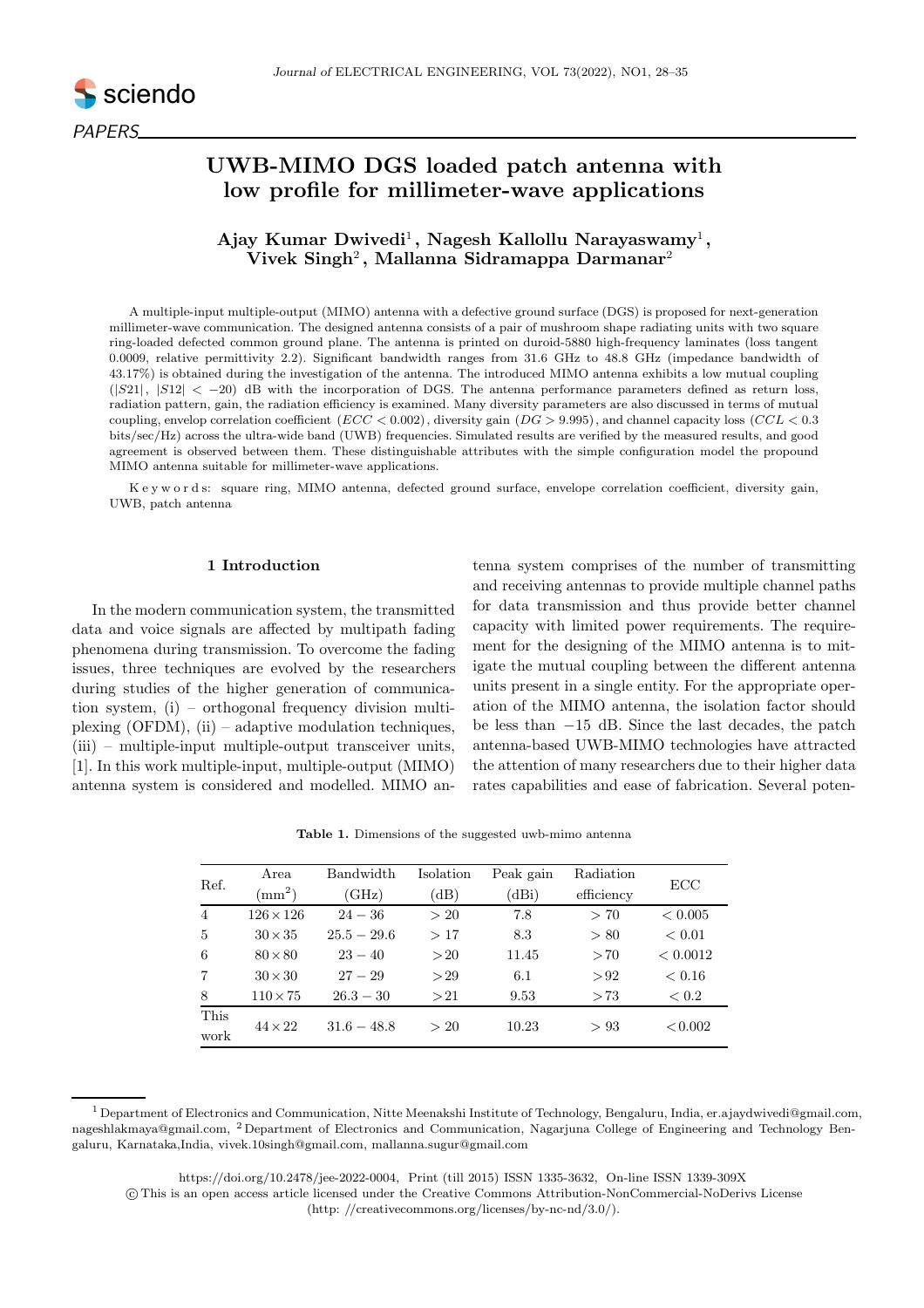$L<sub>2</sub>$ 

 $L_3$   $L_3$ 

*L*4

*W*3

 $L_5$   $L_6$ 

*L* 

 $\overline{W}$ <sub>2</sub>



 $K_2$ 

**Fig. 1.** Geometrical configuration of the suggested antenna: (a) – top view, (b) – bottom view

*W*1

tial bands are investigated by the researcher in millimeterwave spectra such as the 28 GHz  $(27.5-29.5 \text{ GHz})$  band, 38 GHz (3640 GHz) band, the 60 GHz (5764 GHz) band, and the E-band (7176 and 8186 GHz), [2]. Any specific regulations for the wireless system and technologies are not been clearly defined for the mm-wave communication band till now. However, scientists and researchers around the globe are working on two bands (28 GHz and 38 GHz sub-GHz) of 5G communications under the mmwave frequency range. These two bands are chosen as the prominent bands for 5G communication because the effect of rain attenuation and atmospheric disturbance are feeble on the aforementioned frequencies, [3]. Many techniques have been projected by the researchers to obtain the UWB-MIMO patch antennas for millimeter-wave applications, [4-8]. Many techniques have been suggested by the researchers to improve isolation, [9-14]. However, the incorporation of various irregular terrains for isolation enhancement will increase the antenna footprint and hence complexity. A  $9 \times 9$  MIMO antenna is developed for the operating band of 24 GHz to 39 GHz [4]. In [4], isolation more than - 20 dB is achieved in absence of any decoupling unit. In [5] a 4-port multiple-inputmultiple-output (MIMO) antenna array is presented in the mm-wave range. To improve the antenna's radiation properties, the array components are rectangular-shaped slotted patch antennas, while the ground plane is defective with rectangular, circular, and zigzag-shaped slotted structures. For 5G communication in the millimeterwave range, a compact tree form planar quad element Multiple Input Multiple Output (MIMO) antenna with a broad bandwidth is suggested [6]. To accomplish the broad bandwidth response, the suggested design includes four distinct arcs in the radiating element. A 28 GHz MIMO antenna is presented in [15] in which infinityshaped shell with circular circles surrounding it. In [8] MIMO antenna for mm wave applications is proposed. Goals of this work are to show an integrated antenna solution for long term evolution (LTE) and millimeter wave (mm-wave) 5G wireless services. Both an LTE and 5G configuration are included in the suggested design, which includes both an antenna and a ground plane that has irregularly shaped holes.

Table 1 shows a comparison of the proposed antenna with other previously published MIMO antennas for mmwave applications. When compared to other published antennas, the suggested UWB-MIMO antenna has a broader impedance bandwidth, higher gain, radiation efficiency with outstanding isolation between antenna units, and diversity performance.

*W*4

In this communication, a compact UWB-MIMO patch antenna for mm-wave scenarios is presented. The suggested antenna is modelled, simulated, and optimized using the 3-D electromagnetic high-frequency structure simulator (HFSS-18), and the fabricated prototype is experimentally verified. Between the simulated and measured findings, a healthy agreement is obtained. Because of its high diversity gain, low envelope correlation coefficient (ECC), and limited mutual coupling between the interelement antenna units across the full UWB frequency range, the proposed antenna is a good fit for MIMO millimeter-wave applications.

Table 2. Dimensions of the suggested UWB-MIMO antenna

|             | Value |                | Value   |
|-------------|-------|----------------|---------|
| Parameters  | (mm)  | Parameters     | (mm)    |
| $_{\rm L1}$ | 44    | W <sub>2</sub> | 7       |
| L2          | 12    | W <sub>3</sub> | 5       |
| L3          | 4.5   | W <sub>4</sub> | 8       |
| $L_4$       | 3     | Κ1             | 5.65    |
| L5          | 9.5   | K2             | 4.24    |
| L6          | 22    | K3             | 2.82    |
| W1          | 22    | H              | $1.6\,$ |

### 2 Antenna configuration

The geometrical arrangement of the suggested UWB-MIMO antenna is depicted in Fig. 1. The designed antenna is printed on commercially available high-frequency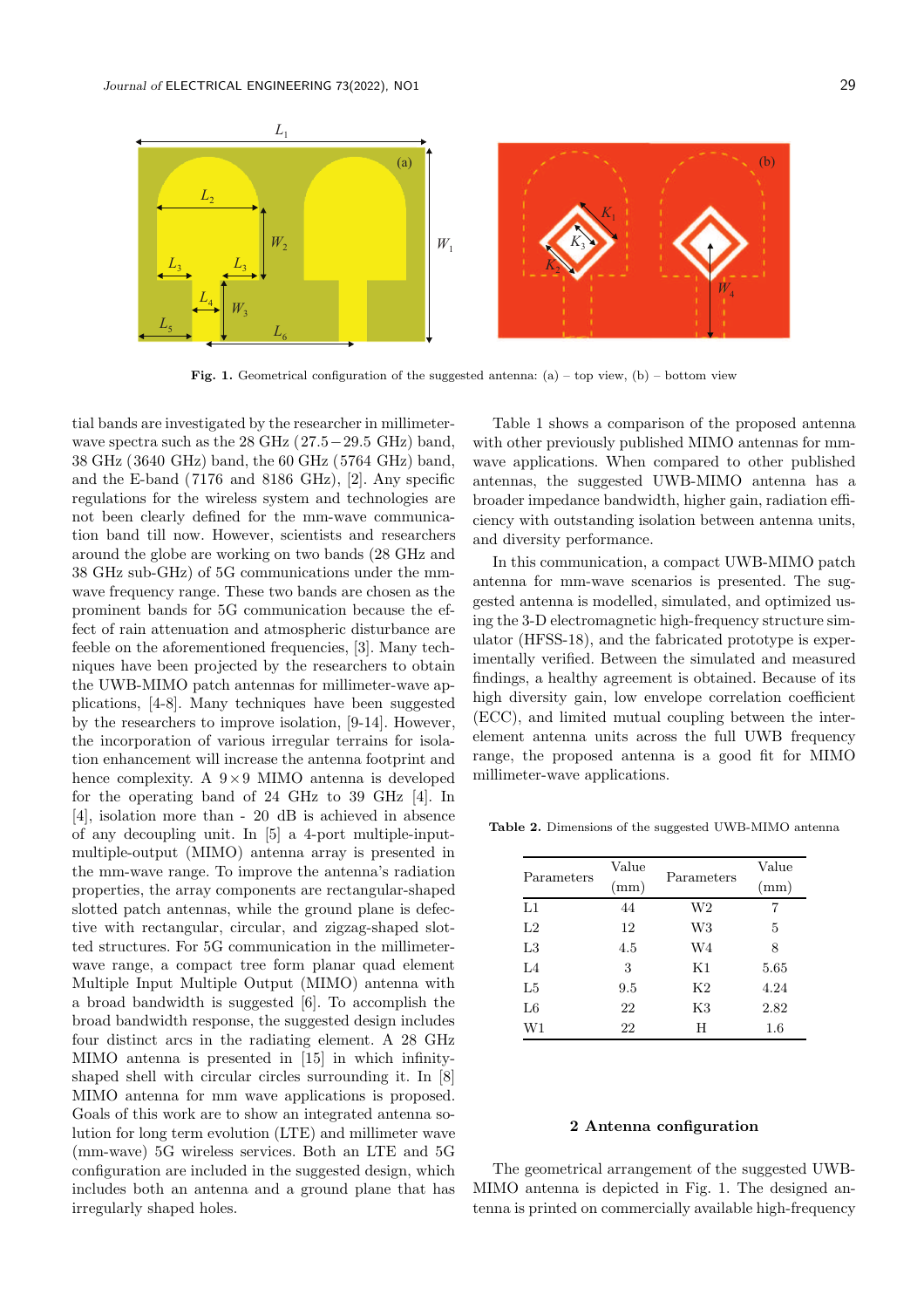



Fig. 2. Design steps to obtain the suggested antenna

laminates duroid 5880 substrates with relative permittivity ( $\epsilon_r = 2.2$ ) and loss tangent (tand = .0009) of a thickness of 1.6 mm. The upper conducting portion comprises feed lines, and two radiating units of mushroom shape, and the lower portion of substrate consist of a square ringloaded defected ground plane. Here, a single antenna unit is obtained by adjoining the rectangle of the dimension of  $L_2 \times W_2$  with a semi-circle of diameter  $L_2$  and coplanar waveguide of length  $W_3$  and thickness of  $L_4$ . The second antenna unit is a mirror image of the first antenna unit, formed at the same surface at the optimized distance of  $L_6$  from unit 1. Ultra-wideband is obtained by incorporating the square ring of an optimized dimension on the ground.

Table 2 lists the optimal dimensions of the proposed MIMO antenna. Each of the antenna units is fed with  $50\Omega$  CPW to obtain the perfect impedance matching.



Fig. 3.  $|S_{11}|$  variations for antenna 1 to 4 configurations

In order to show the stepwise growth, a flow chart is included.



Fig. 4. Effect of DGS on the mutual coupling between the antenna units for the suggested antenna

### 3 Antenna analysis

Figure 2 represents the evolution stage to achieve the single antenna element of the suggested MIMO antenna. Figure 3 represents the variation in the  $|S_{11}|$  characteristic of these stages. In the primary phase, CPW fed rectangular shape antenna 1 is designed to obtain the UWB characteristics in the millimeter-wave range, which further converted into antenna 2 by adjoining a semi-circular patch of diameter  $L_2$  on the top of the rectangular patch. From the introspection of Figure 3, conversion from antenna 1 to antenna 2 increases the impedance bandwidth,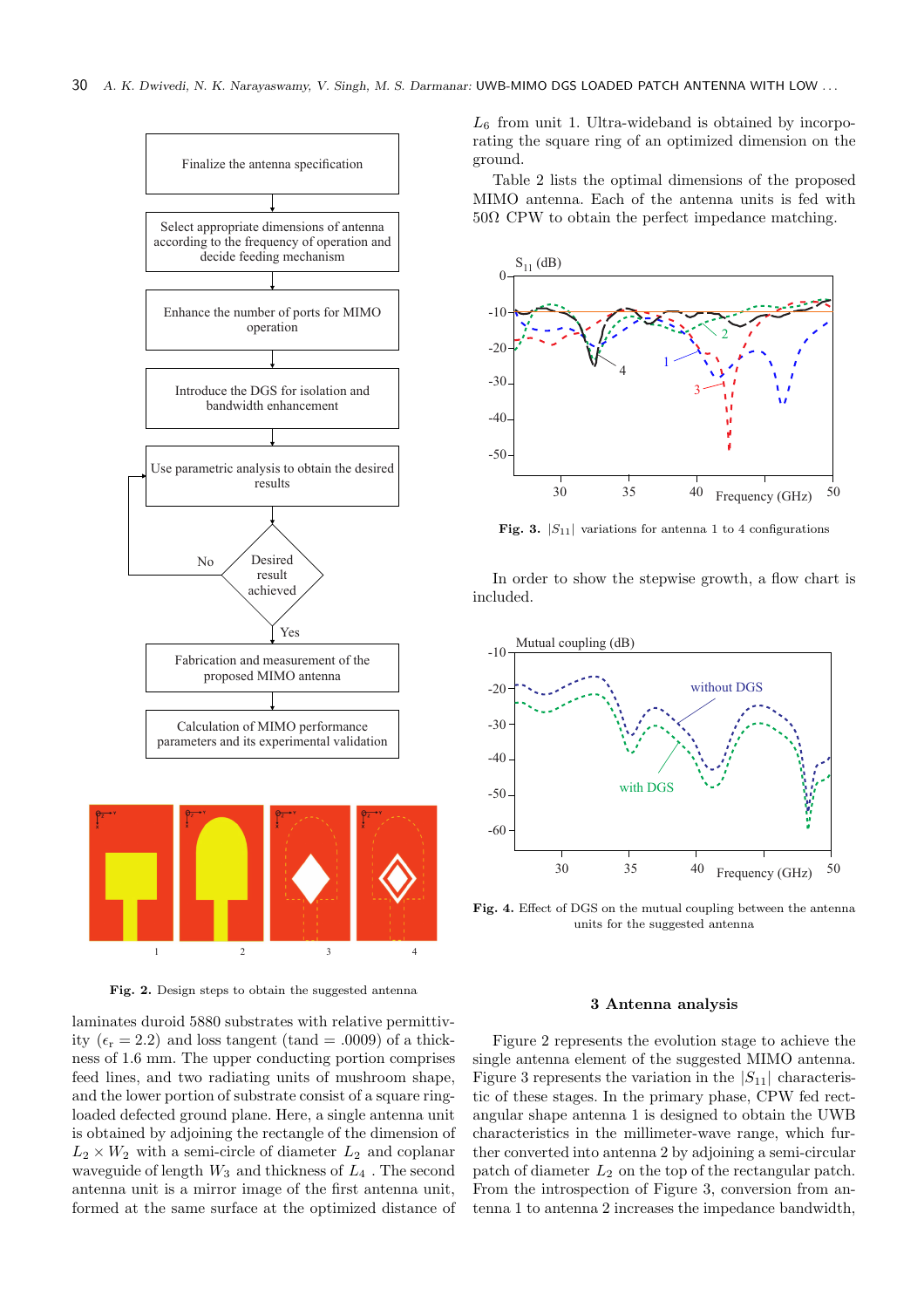

Fig. 5. Surface current distribution of suggested UWB-MIMO antenna at: (a) – 35 GHz at port 1, (b) – 35 GHz at port 2, (c) – 38.4 GHz at port 1, (d) – 38.4 GHz at port 2, (e) – 44.2 GHz at port 1, and (f) – 44.2 GHz at port 2



Fig. 6. The simulated scattering parameters for the suggested MIMO antenna

but still, it shows the dual-band behavior. Now for the enhancement of bandwidth, a square shape slot is incorporated on the ground plane depicted in antenna 3. Finally, a square ring is introduced on the ground within the slot to obtain the suggested configuration, ie antenna 4 with optimum ultra-wide bandwidth. From the observation of figure 3, antenna 4 has maximum impedance bandwidth from 31.6 GHz to 48.8 GHz. In the subsequent design, the orientation and positioning of the slot and rectangular ring made on the ground also play a crucial role in achieving the ultra-wide bandwidth characteristics.

The effects of a defective ground surface on the mutual coupling between antenna units are shown in Fig. 4. The mutual coupling between the antenna units is  $(-15 dB)$ prior to the induction of DGS. After the incorporation of DGS, the value of mutual coupling further mitigates to  $(< -20$  dB) and restrains the surface wave on the ground plane to couple to another antenna element.

Figure 5 depicts the surface current distribution on the patch and DGS to better understand the isolation phenomenon for the proposed MIMO antenna. At three resonant frequencies of 35 GHz, 38. 4 GHz, and 44. 2 GHz, the current distribution for the intended antenna is illustrated. From the inspection of Figure 5, the maximum current distribution is concentrated on port 1 when



Fig. 7. Measured and simulated: (a) – reflection coefficient, (b) – mutual coupling of designed antenna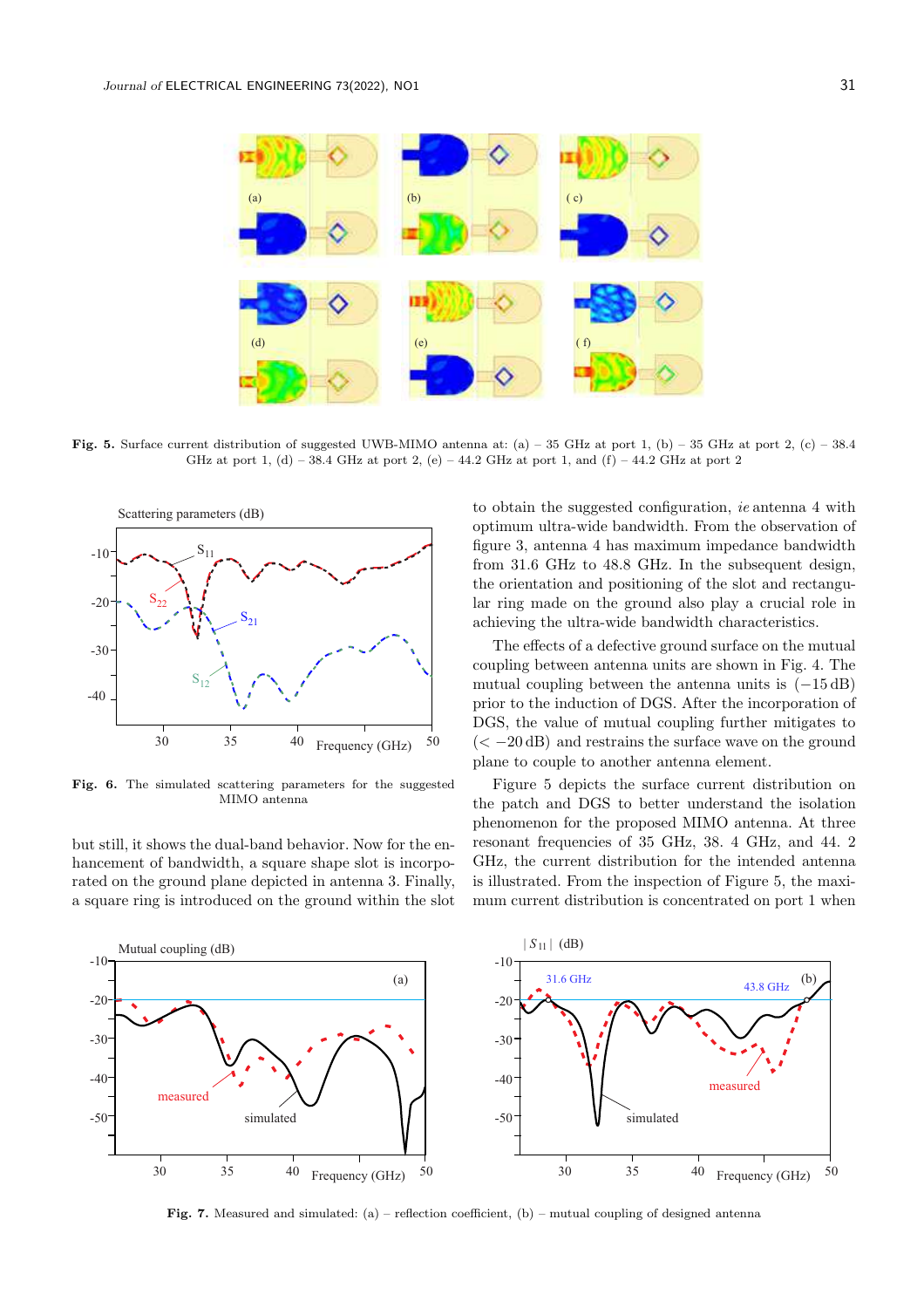32 *A. K. Dwivedi, N. K. Narayaswamy, V. Singh, M. S. Darmanar:* UWB-MIMO DGS LOADED PATCH ANTENNA WITH LOW . . .



Fig. 8. Variation in  $|S_{11}|$  plot with and without defected ground surface for suggested UWB-MIMO antenna.



Fig. 9. Simulated and measured Gain and Radiation efficiency of the suggested UWB-MIMO antenna



Fig. 10. Radiation pattern of the suggested UWB-MIMO antenna at: (a) – 35 GHz in E-plane, (b) – 35 GHz in H-plane, (c) – 38.4 GHz in E-plane, (d) – 38.4 GHz in H-plane, (e) – 44.2 GHz in E-plane, and (f) – 44.2 GHz in H-plane.

it is exciting, and similar behavior is observed when port 2 is sourced. The basic requirements of isolation between the ports can be easily understood by the current distribution phenomena. DGS cancels out the fields between adjacent antenna units, effectively stopping the current passage between them. Hence the enhancement in terms of isolation is achieved between the antenna units.

### 4 Results and discussion of MIMO antenna

The 2-port MIMO antenna is extended from the singleport antenna unit. Fig. 6 shows the simulated scattering parameters  $(|S_{11}|, |S_{22}|, |S_{12}|, \text{and } |S_{21}|$  for the proposed MIMO antenna, while Fig. 7 shows the measured counterparts of the simulated outcome. The suggested antenna, as shown in Fig. 6 and 7, operates throughout an ultrawideband of 31. 6 GHz to 48. 8 GHz, with isolation better than 20 dB throughout the frequency range. The simulated and measured findings exhibited inconsistencies at higher frequencies due to a lack of measurement precision and the influence of manufacturing tolerance.

Figure 8 depicts the  $|S_{11}|$  plot for the proposed UWB-MIMO antenna with and without DGS. The incorporation of DGS increases the impedance bandwidth from 33.2 − 44.37 GHz to 31.6 − 48.8 GHz.

The measured and simulated gain and simulated radiation efficiency of the suggested antenna are depicted in Fig. 9. The maximum gain is 10. 23 dB, and the overall radiation efficiency is better than 93 %. The perturbation in the gain plot is observed because, at the millimeter-wave frequency, the atmospheric disturbance becomes prominent. However, in the suggested configuration, the gain has significant values for the whole bandwidth.

Figure 10 shows simulated and measured co and crosspolarization plots in the  $XZ$  and  $YZ$  planes for three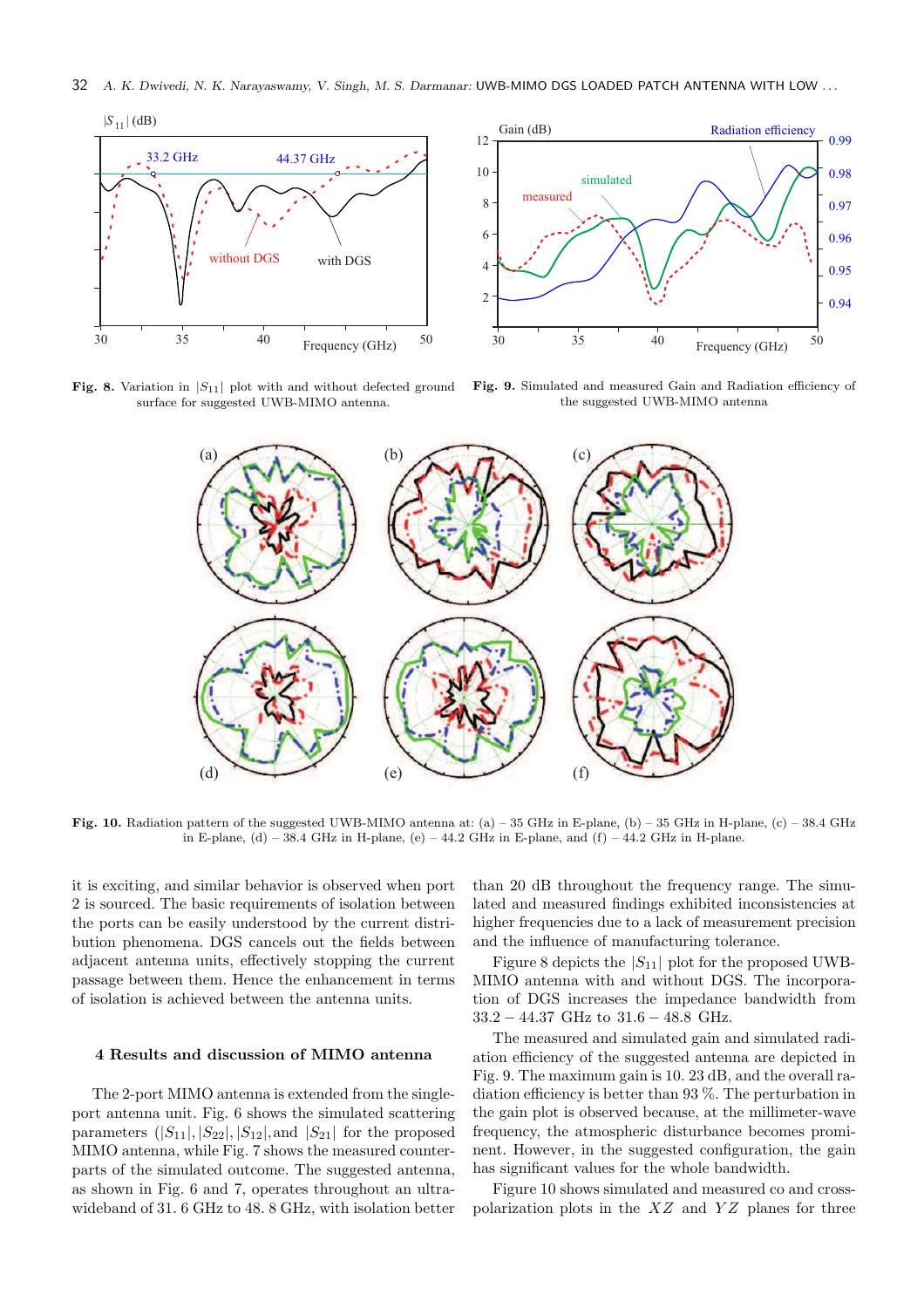

Fig. 11. ECC comparison between the simulated and measured value of the 2 port MIMO antenna



Fig. 13. Simulated and measured variation curve of CCL of the suggested MIMO antenna

resonant frequencies of 35 GHz, 38.4 GHz, and 44.2 GHz. The difference between the co-polarized and crosspolarized levels is found to be considerable. The radiation pattern is created by stimulating one port and stopping the other with a 50 matched load. The measurements and simulations' results are found to be incoherent.

### 5 MIMO antenna diversity performances

The correlation coefficient function  $\rho$ , indicates how isolated or correlated the communication channels are from one another. Among the primary factors for calculating diversity in MIMO antennas, the envelope correlation coefficient is one of the most important, since it reveals in great detail how the different ports are related to each other. The ECC is formulated in two ways:  $(i)$  – by using  $(\rho)$  scattering parameter  $(ii)$  – by using a 3-dimensional far-field radiation pattern. To achieve the best results, the upper limit of ECC should be  $\langle 0.5 \rangle$  [1] [16]. When the antenna radiation efficiency is greater than 90%, the scattering parameters approach for calculating ECC should be employed. The following equation can be



Fig. 12. Simulated and measured value of diversity gain of the MIMO antenna

used to compute the ECC for a two-unit MIMO system

$$
|\rho_{nm}|^2 = \rho_{enm} =
$$
  
= 
$$
\frac{|S_{nn}^* S_{nm} + S_{mn}^* S_{mm}|^2}{\left| \left( 1 - |S_{nm}|^2 - |S_{mn}|^2 \right) \left( 1 - |S_{mm}|^2 - |S_{nm}|^2 \right) \right|}, (1)
$$

where  $\rho_{nm}$  and  $\rho_{enm}$  is the correlation coefficient and envelope correlation coefficient respectively and  $S_{nm}$ ,  $S_{mn}$ shows the return loss and mutual coupling scattering factors between the antenna's ports. Figure 11 shows the variations in the simulated and measured value of ECC. It can be seen from Figure 11 that the resulting value of ECC is  $( $0.002$ ), which is significantly better than the$ optimal value of (0.5), indicating that the ports on the antenna element have a better correlation.

The alternative approach for computing ECC is more efficient since it takes into account the details of the 3D distant radiated field, despite the apparent port coupling. The 3D far radiation pattern  $E_i(\theta, \phi)$  is seen here when power is applied to the  $i$  th and  $j$  th ports at the same time, and  $\Omega$  is the solid angle. To calculate the ECC we use, [16]

$$
\rho_e = \frac{\left| \iint\limits_{4\pi} E_i(\theta, \phi) E_j(\theta, \phi) d\Omega \right|^2}{\iint \left| E_i(\theta, \phi) \right|^2 d\Omega \iint\limits_{4\pi} \left| E_j(\theta, \phi) \right|^2 d\Omega}.
$$
 (2)

This is defensible when the isotropic environment is considered. When the transmitter gets data from multiple channels, diversity is achieved. When transmissions are significantly uncorrelated, the combined signals at the receiver end give an increase in SNR levels, resulting in increased signal reception [14] [17]. The DG is computed by

$$
DG = \sqrt{1 - ECC}.
$$
 (3)

The correlation coefficient is related to the diversity gain. The larger the diversity gain, the lower the coefficient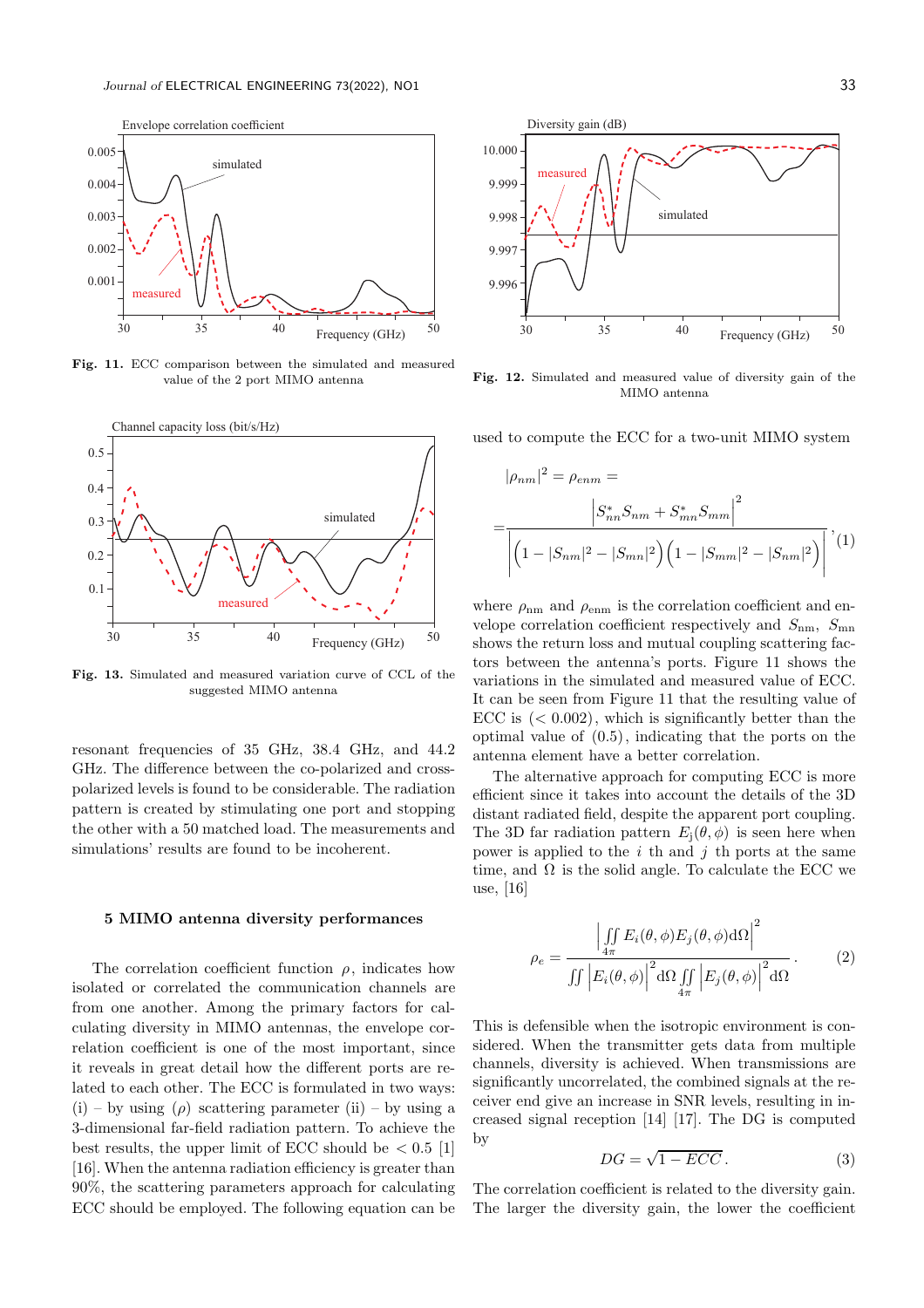value. The comparison of simulated and measured values from Fig. 12 confirms that the suggested antenna has a better diversity function in the operating range.

Suggested antenna CCL variation is shown in Fig. 13. CCL gives the information regarding the maximum quantity of data that may be sent continuously in the communication channel without any loss of data occurred. It can be calculated by the use of the following equations, [1].

$$
CCL = -\log \det \begin{bmatrix} a_{11} & a_{11} \\ a_{21} & a_{22} \end{bmatrix}
$$
  
\n
$$
a_{11} = 1 - (|S_{11}|^2 + |S_{12}|^2)
$$
  
\n
$$
a_{22} = 1 - (|S_{22}|^2 + |S_{21}|^2)
$$
  
\n
$$
a_{12} = -(S_{11}^* S_{12} + S_{21}^* S_{12})
$$
  
\n
$$
a_{12} = -(S_{11}^* S_{12} + S_{21}^* S_{12})
$$
  
\n
$$
a_{21} = -(S_{22}^* S_{21} + S_{12}^* S_{21}).
$$

(4) For a better diversity function, the practical, acceptable range of CCL ( $\langle 0.4 \text{ bits/sec/Hz} \rangle$ ). From Fig. 13, it is found the suggested antenna has the CCL level  $\langle < 0.3 \rangle$ bits/sec/Hz), which confirms the improved diversity function.

### 6 Conclusion

An ultra-wideband defected ground surface loaded  $1 \times 15$ 2 MIMO antenna is presented and discussed. Enormous potential bandwidth of 17.2 GHz ranges from 31.6 − 48.8 GHz is obtained for mm-wave applications. The use of DGS not only improves bandwidth, but it also mitigates mutual coupling between antenna parts significantly. The effectiveness of the MIMO antenna is verified by calculating various parameters in terms of ECC, DG, and CCL, with the results indicating that the suggested antenna is adequate for MIMO next-generation wireless communication within the specified bands. Recently published studies often offer comparative figures to substantiate the originality of the suggested antenna design.

### **REFERENCES**

- [1] M. S. Sharawi, *Printed MIMO Antenna Engineering*, Boston, London: Artech House Inc., 2014.
- [2] A. A. R. Saad and H. A. Mohamed, "Printed millimeter-wave MIMO-based slot antenna arrays for 5G networks, *AEU - Int. J. Electron. Commun*,vol. 99, pp. 5969, Feb. 2019, doi: 10.1016/j.aeue.2018.11.029.
- [3] T. S. Rappaport *et al*, "Millimeter Wave Mobile Communications for 5G Cellular: It Will Work!, IEEE Access, vol. 1, pp. 335349, 2013, doi: 10.1109/ACCESS.2013.2260813.
- [4] F. Wang, Z. Duan, X. Wang, Q. Zhou, and Y. Gong, "High Isolation Millimeter-Wave Wideband MIMO Antenna for 5G Communication, *Int. J. Antennas Propag*,vol. 2019, pp. 112, May 2019, doi: 10.1155/2019/4283010.
- [5] M. Rahman et al, "Integrated LTE and millimeter-wave  $5g$ mimo antenna system for 4g/5g wireless terminals, Sensors (Switzerland), vol. 20, no. 14, pp. 120, 2020, doi: 10.3390/s20143926. DRA, metamaterial-based dielectric resonator antenna. He is
- [6] D. A. Sehrai et al, "A Novel High Gain Wideband MIMO Antenna for 5G Millimeter Wave Applications, Electronics, vol. 9, no. 6, pp. 1031, Jun. 2020, doi: 10.3390/electronics9061031.
- [7] M. M. Kamal et al, "Infinity Shell Shaped MIMO Antenna Array for mm-Wave 5G Applications, Electronics, vol. 10, no. 2, pp. 165, Jan. 2021, doi: 10.3390/electronics10020165.
- [8] M. Khalid et al, "4-Port MIMO Antenna with Defected Ground Structure for 5G Millimeter Wave Applications, Electronics, vol. 9, no. 1, pp. 71, Jan. 2020, doi: 10.3390/electronics9010071.
- [9] Z. Li, Z. Du, M. Takahashi, K. Saito, and K. Ito, "Reducing Mutual Coupling of MIMO Antennas With Parasitic Elements for Mobile Terminals, *IEEE Trans. Antennas Propag*,vol. 60, no. 2, pp. 473481, Feb. 2012, doi: 10.1109/TAP.2011.2173432.
- [10] S. D. Assimonis, T. V. Yioultsis, and C. S. Antonopoulos, "Design and Optimization of Uniplanar EBG Structures for Low Profile Antenna Applications and Mutual Coupling Reduction, *IEEE Trans. Antennas Propag*,vol. 60, no. 10, pp. 49444949, Oct. 2012, doi: 10.1109/TAP.2012.2210178.
- [11] Y. Lee, D. Ga, and J. Choi, "Design of a MIMO Antenna with Improved Isolation Using MNG Metamaterial, *Int. J. Antennas Propag*,vol. 2012, pp. 17, 2012, doi: 10.1155/2012/864306.
- [12] N. K. Kiem, H. N. B. Phuong, Q. N. Hieu, and D. N. Chien, "A Novel Metamaterial MIMO Antenna with High Isolation for WLAN Applications, *Int. J. Antennas Propag*,vol. 2015, pp. 19, 2015, doi: 10.1155/2015/851904.
- [13] J. Liu, K. P. Esselle, S. G. Hay, Z. Sun, and S. Zhong, "A Compact Super-Wideband Antenna Pair With Polarization Diversity, *IEEE Antennas Wirel. Propag. Lett*,vol. 12, pp. 14721475, 2013, doi: 10.1109/LAWP.2013.2287500.
- [14] A. K. Dwivedi, A. Sharma, A. K. Singh, and V. Singh, "Quad-port ring dielectric resonator based MIMO radiator with polarization and space diversity, *Microw. Opt. Technol. Lett*,p. mop.32329, Feb. 2020, doi: 10.1002/mop.32329.
- [15] S. Gupta, Z. Briqech, A. R. Sebak, and T. Ahmed Denidni, "Mutual-Coupling Reduction Using Metasurface Corrugations for 28 GHz MIMO Applications, *IEEE Antennas Wirel. Propag. Lett*,vol. 16, pp. 27632766, 2017, doi: 10.1109/LAWP.2017.2745050.
- [16] A. K. Dwivedi, A. Sharma, A. K. Singh, and V. Singh, "Metamaterial inspired dielectric resonator MIMO antenna for isolation enhancement and linear to circular polarization of waves, *Measurement*, vol. 182, pp. 109681, Sep. 2021, doi: 10.1016/j.measure ment.2021.109681.
- [17] M. S. Sharawi, *Printed MIMO Antenna Engineering*, Boston, London: Artech House Inc., 2014.

### Received 25 November 2021

Ajay Kumar Dwivedi is working as an Associate Professor in the Department of Electronics & Communication Engineering, Nagarjuna College of Engineering & Technology, Bangalore, India. He has Completed his PhD from the Department of Electronics & Communication Engineering, Indian Institute of Information Technology Allahabad, Prayagraj, UP (India) in 2021. In 2015 he received his M Tech Degree in wireless communication Engineering from the Sam Higginbottom University of Agriculture, Technology and Sciences, Deemed University, Allahabad, India. Completed B Tech in Electronics and Communication Engineering from the Uttar Pradesh Technical University, Lucknow, India, in 2010. He has worked as an Assistant Professor at Shambhunath Institute of Engineering and Technology, Prayagraj (UP), India, with six years of teaching experience. He has authored or co-authored more than 50 research papers in international/national journal/conference proceedings. His research interests include RF and microwave, microstrip patch antennas, wireless communication, antenna theory, Dielectric resonator antenna, MIMO